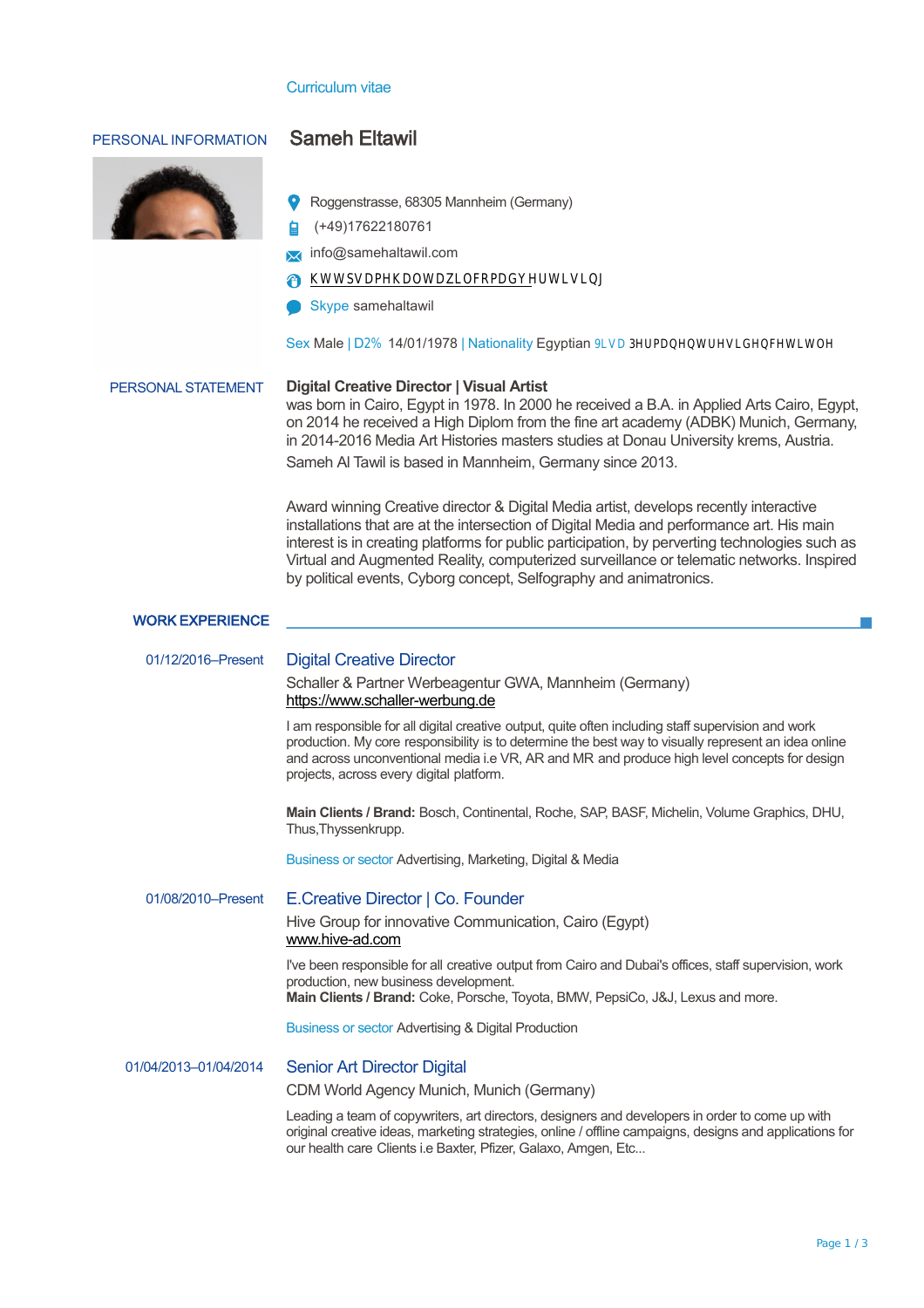| 01/01/2012-01/01/2013         | <b>Tattler Ksa. Manager</b><br>Otventures (LinkDotNet) KSA, Riyadh (Saudi Arabia)                                                                                      |         |                    |                   |  |  |  |
|-------------------------------|------------------------------------------------------------------------------------------------------------------------------------------------------------------------|---------|--------------------|-------------------|--|--|--|
|                               | Leading MSN, Skype & Tayttler Middle East teams to serve a wide range of international brands<br>creating a successful digital, Social Media and paid media campaigns. |         |                    |                   |  |  |  |
| 01/08/2008-01/10/2010         | Co-Founder / Head of CGI<br>Leap studios Middle East, Jeddah (Saudi Arabia)<br>www.leapstudios.net                                                                     |         |                    |                   |  |  |  |
| 01/07/2007-01/08/2008         | Senior art director<br>Memac Ogilvy, Jeddah (Saudi Arabia)<br>https://www.ogilvy.com                                                                                   |         |                    |                   |  |  |  |
| 01/06/2005-01/06/2007         | <b>Senior Art Director</b><br><b>JWT Middle East, Jeddah (Saudi Arabia)</b><br>https://www.jwt.com/en/                                                                 |         |                    |                   |  |  |  |
| 01/10/2002-01/10/2004         | <b>Assistant lecturer</b><br>Fine Art Academy Munich (ADBK), Munich (Germany)<br>https://www.adbk.de/de/                                                               |         |                    |                   |  |  |  |
| 01/06/2003-01/01/2004         | <b>Student Graphic designer</b><br>Velvet mediendesign GmbH, Munich (Germany)<br>http://www.velvet.de                                                                  |         |                    |                   |  |  |  |
| <b>EDUCATION AND TRAINING</b> |                                                                                                                                                                        |         |                    |                   |  |  |  |
| 01/05/2011-01/05/2013         | Master study in Media Art Histories (MAH)<br>Danube university Krems, Krems (Austria), Krems (Austria)<br>http://www.donau-uni.ac.at                                   |         |                    |                   |  |  |  |
| 01/10/2010-07/02/2014         | Diplom of fine Art<br>Fine Art Academy Munich (ADBK), Munich (Germany)<br>https://www.adbk.de/de/                                                                      |         |                    |                   |  |  |  |
| 01/09/1995-01/05/2000         | <b>Bachelor of Applied Arts (BA)</b><br>Faculty of Applied Arts, Cairo (Egypt)<br>http://applied-arts.helwan.edu.eq                                                    |         |                    |                   |  |  |  |
| <b>PERSONAL SKILLS</b>        |                                                                                                                                                                        |         |                    |                   |  |  |  |
| Mother tongue(s)              | Arabic                                                                                                                                                                 |         |                    |                   |  |  |  |
| Foreign language(s)           | <b>UNDERSTANDING</b><br><b>SPEAKING</b>                                                                                                                                |         |                    | <b>WRITING</b>    |  |  |  |
|                               | Listening                                                                                                                                                              | Reading | Spoken interaction | Spoken production |  |  |  |